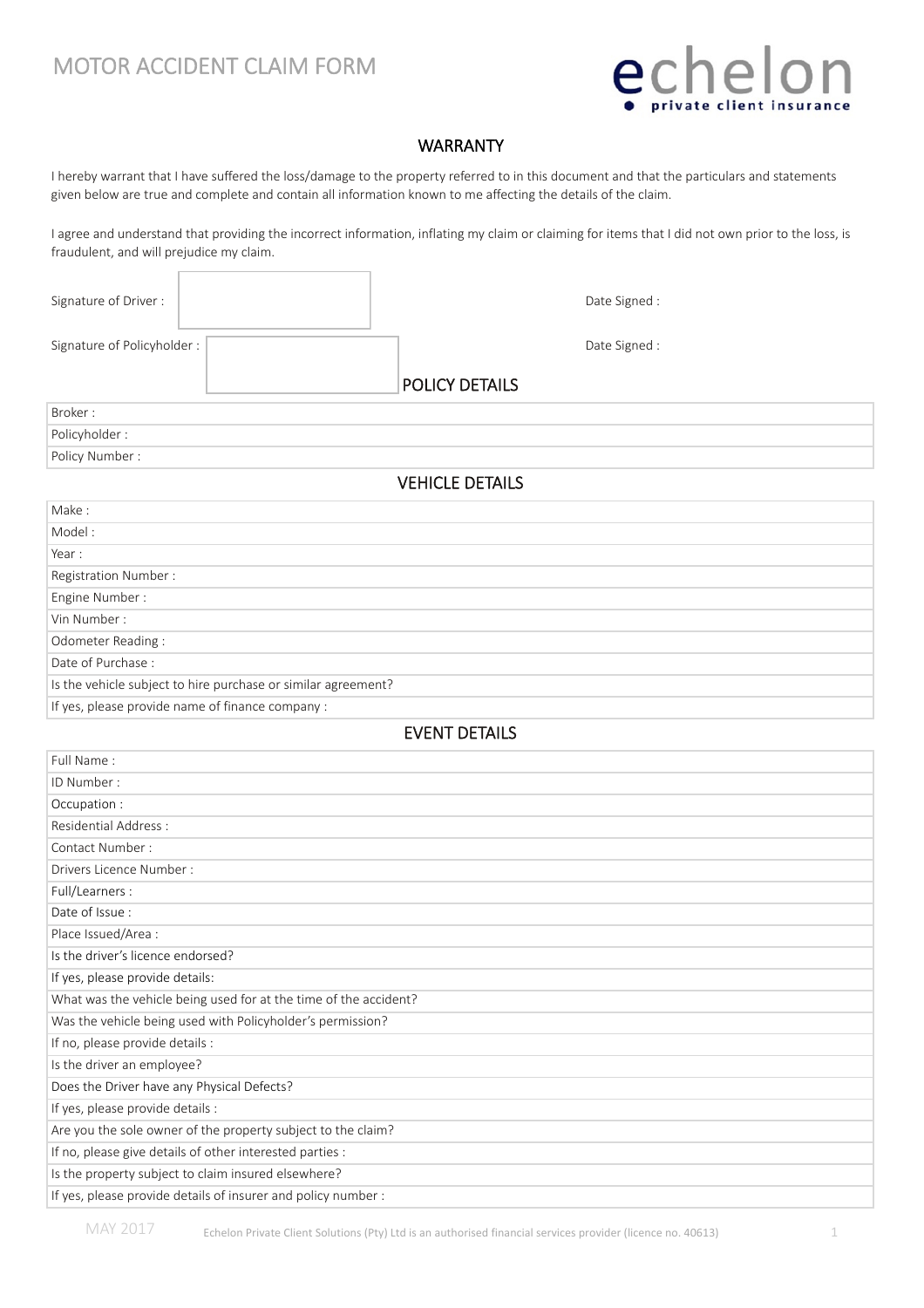

### PASSENGER DETAILS

| Please provide details of the passengers in the insured vehicle:                                                        |  |
|-------------------------------------------------------------------------------------------------------------------------|--|
| Passenger 1                                                                                                             |  |
| Name:                                                                                                                   |  |
| Address:                                                                                                                |  |
| Contact Number:                                                                                                         |  |
| Injuries, if any :                                                                                                      |  |
| For what purpose were passengers being carried?                                                                         |  |
| Are they employees?                                                                                                     |  |
| Passenger 2                                                                                                             |  |
| Name:                                                                                                                   |  |
| Address:                                                                                                                |  |
| Contact Number:                                                                                                         |  |
| Injuries, if any :                                                                                                      |  |
| For what purpose were passengers being carried?                                                                         |  |
| Are they employees?                                                                                                     |  |
| <b>OTHER PARTY DETAILS</b>                                                                                              |  |
|                                                                                                                         |  |
| Please provide details of damage to other vehicle/s:                                                                    |  |
| Vehicle 1                                                                                                               |  |
| Name and Address of Driver:                                                                                             |  |
| Name and Address of Owner:                                                                                              |  |
| Contact Number:                                                                                                         |  |
| I.D Number:                                                                                                             |  |
| Make and Model of Vehicle:                                                                                              |  |
| Registration Number:                                                                                                    |  |
| If the vehicle is company owned, please advise of any signwriting on the vehicle :<br>Other Parties Insurance details : |  |
| Damage to their vehicle :                                                                                               |  |
| Vehicle 2                                                                                                               |  |
| Name and Address of Driver:                                                                                             |  |
| Name and Address of Owner:                                                                                              |  |
| Contact Number:                                                                                                         |  |
| I.D Number:                                                                                                             |  |
| Make and Model of Vehicle:                                                                                              |  |
| Registration Number:                                                                                                    |  |
| If the vehicle is company owned, please advise of any signwriting on the vehicle :                                      |  |
| Other Parties Insurance details :                                                                                       |  |
| Damage to their vehicle :                                                                                               |  |
| <b>WITNESSES</b>                                                                                                        |  |
| Please provide details of witnesses :                                                                                   |  |
| Witness 1                                                                                                               |  |
| Witness Name:                                                                                                           |  |
| Contact Details :                                                                                                       |  |
| Where was this witness during the accident?                                                                             |  |
| <b>Witness 2</b>                                                                                                        |  |
| Witness Name:                                                                                                           |  |
| Contact Details:                                                                                                        |  |
| Where was this witness during the accident?                                                                             |  |
|                                                                                                                         |  |

 $\overline{\text{MAX 2017}}$  Echelon Private Client Solutions (Pty) Ltd is an authorised financial services provider (licence no. 40613) 2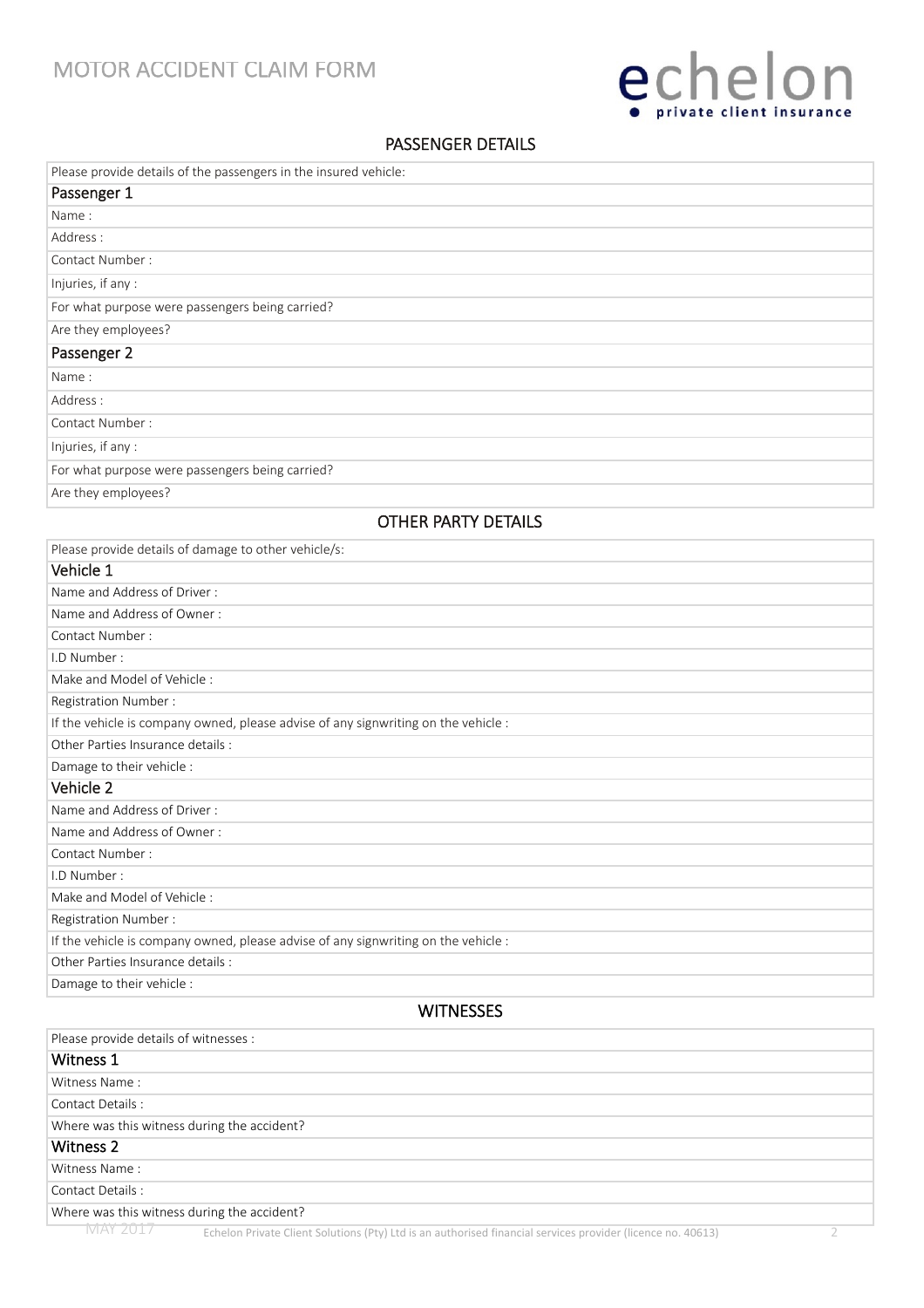## MOTOR ACCIDENT CLAIM FORM



### PROPERTY DAMAGE

| Details of Damage:                                              |
|-----------------------------------------------------------------|
| Name and Address of Owner:                                      |
| Please provide details of damage to property other than yours : |

PERSONAL INJURIES

| Please provide details of personal injuries (other than in insured vehicle): |
|------------------------------------------------------------------------------|
| Injured Person 1                                                             |
| Name:                                                                        |
| Contact Number:                                                              |
| Injuries :                                                                   |
| Relationship to accident e.g. Driver :                                       |
| Hospital:                                                                    |
| Injured Person 2                                                             |
| Name:                                                                        |
| Contact Number:                                                              |
| Injuries :                                                                   |
| Relationship to accident e.g. Driver :                                       |
| Hospital:                                                                    |

### DETAILS OF ACCIDENT

| Date of accident :                                                |  |  |
|-------------------------------------------------------------------|--|--|
| Time of accident:                                                 |  |  |
| Place of accident :                                               |  |  |
| Speed before accident :                                           |  |  |
| Speed on impact:                                                  |  |  |
| Travelling from:                                                  |  |  |
| Travelling to:                                                    |  |  |
| Weather Conditions:                                               |  |  |
| Visibility:                                                       |  |  |
| Road Surface:                                                     |  |  |
| Width of Road:                                                    |  |  |
| Were Vehicle Lights on?                                           |  |  |
| Street Lighting:                                                  |  |  |
| Was any Warning given by you (eg, Hooting, Indicator)?            |  |  |
| If yes, please provide details :                                  |  |  |
| Police Case reference Number :                                    |  |  |
| Police Station:                                                   |  |  |
| Date reported :                                                   |  |  |
| Did the Driver consume Alcohol or Drugs?                          |  |  |
| Was the Driver tested for Alcohol or Drugs?                       |  |  |
| If yes, result of test :                                          |  |  |
| Do you have any additional information relating to this incident? |  |  |
| If yes, please provide details :                                  |  |  |
|                                                                   |  |  |
|                                                                   |  |  |